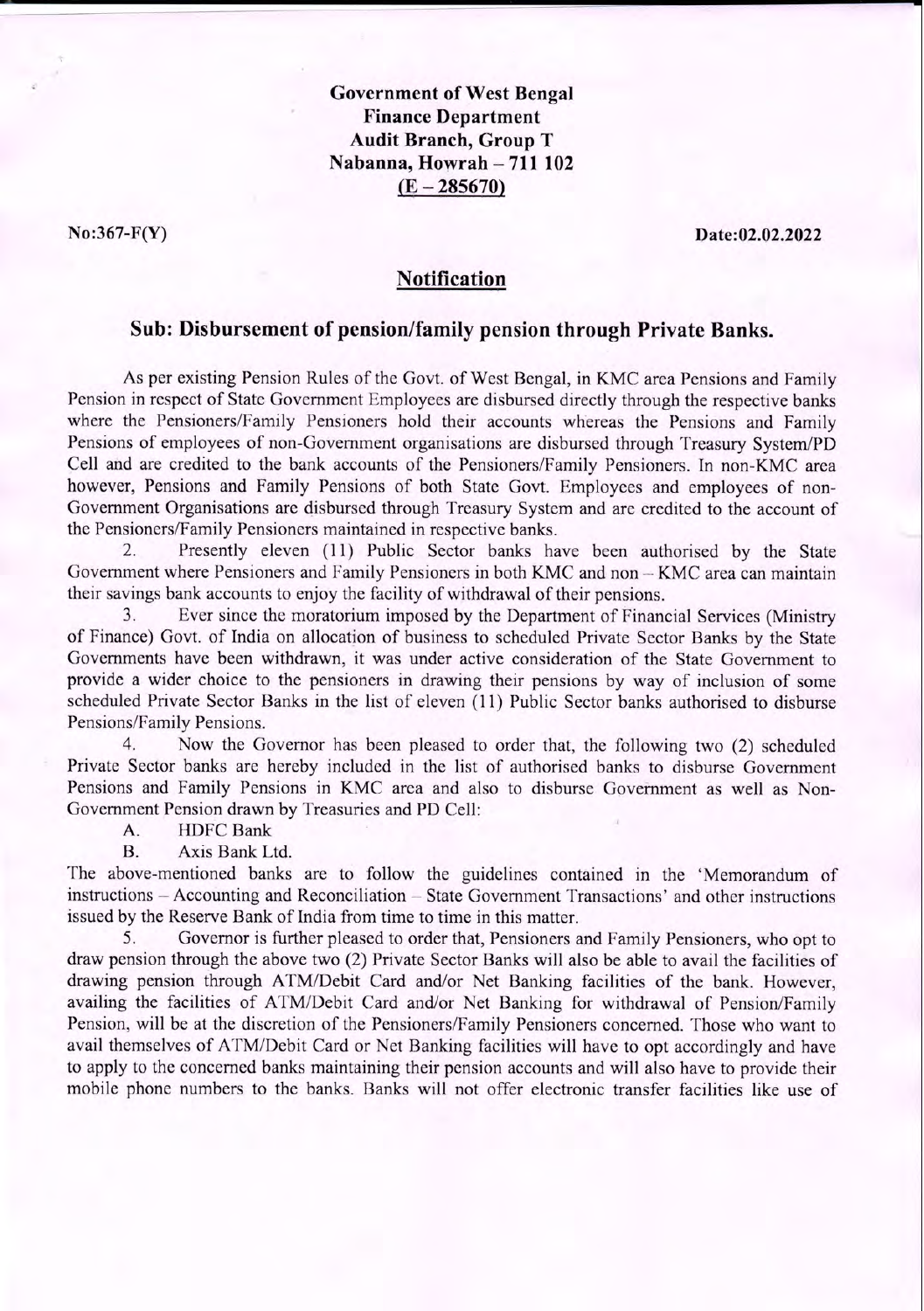ATM/Debit Card and Net Banking for withdrawal of pension/family pension to the pensioners/family pensioners who fail to provide their mobile phone numbers to the pension disbursing banks.

Dispute arising out of un-authorised use of the facilities of ATM/Debit Cards or Net 6. Banking by the pensioners and fixation of liability thereof shall be guided by RBI's Circular issued in this regard from time to time.

It is also clarified here that the provisions of drawing pension/family pension 7. through ATM/Debit Card and/or Net banking facilities through public sector banks as per FD Memo No. 120-F(Y) dated 13.01.2022 and the two private sector banks as per this order will be applicable for all types of pensions disbursed by the State Government through Banks/Treasuries/ PD Cell except the pension/family pension of other State Governments which are governed by separate Rules.

Relevant provisions of WBTR - 2005 will be modified accordingly. 8.

10. This order will take immediate effect.

(Manoj Pant, IAS) Principal Secretary to the Government of West Bengal